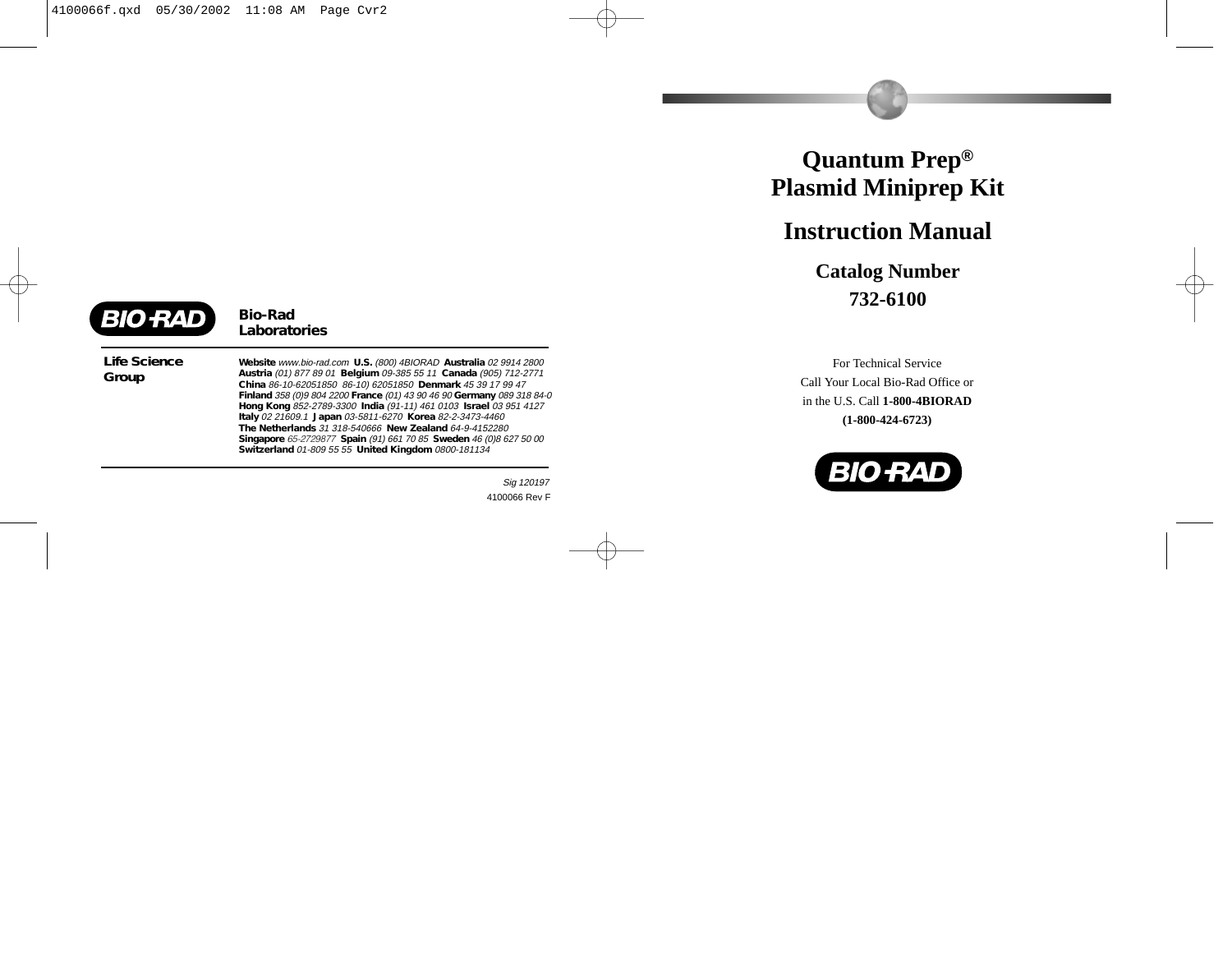# **Table of Contents**

| 1.1 |  |
|-----|--|
| 12  |  |
|     |  |
|     |  |
| 21  |  |
|     |  |
|     |  |
|     |  |
|     |  |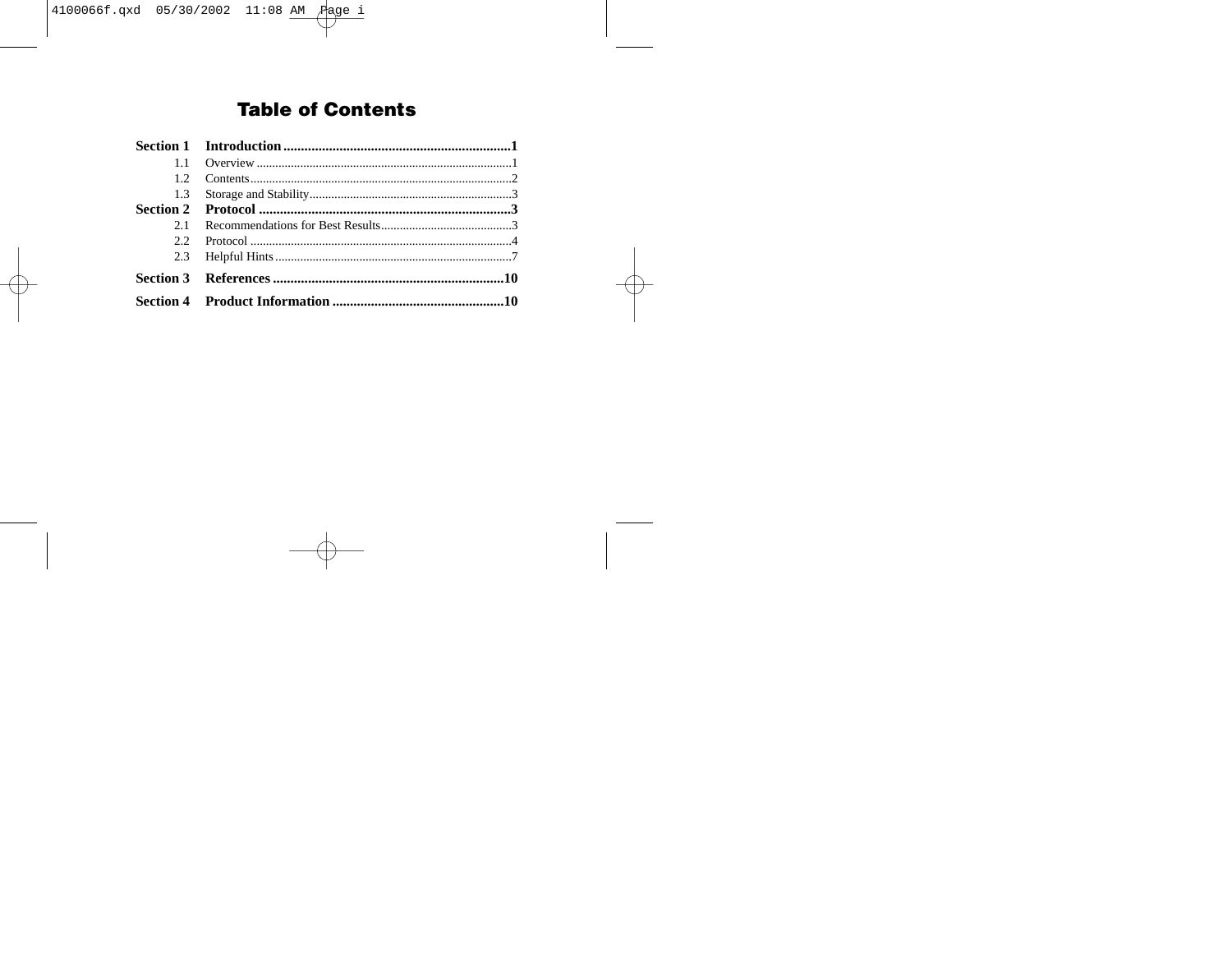## **Section 1 Introduction**

#### **1.1 Overview**

The original alkaline lysis method for purifying plasmid DNA from bacterial cultures requires organic reagents and time-consuming steps to obtain high quality DNA. The Quantum Prep plasmid miniprep kit has been optimized for the rapid purification of high-quality, high-yield plasmid DNA from 1–2 ml liquid cultures. This kit uses the silicon dioxide exoskeleton of diatoms as the DNA binding matrix.<sup>1</sup> The advantages of this porous substrate include ease of resuspension, high affinity for DNA, simple and efficient processing, elution in deionized water, and an inherently large surface-to-volume ratio. All of these properties contribute to the highest purity and yields of DNA. Plasmid DNA purified with the Quantum Prep kit can be used directly for fluorescent sequencing, cell transfection, electroporation, and enzymatic restriction and modification.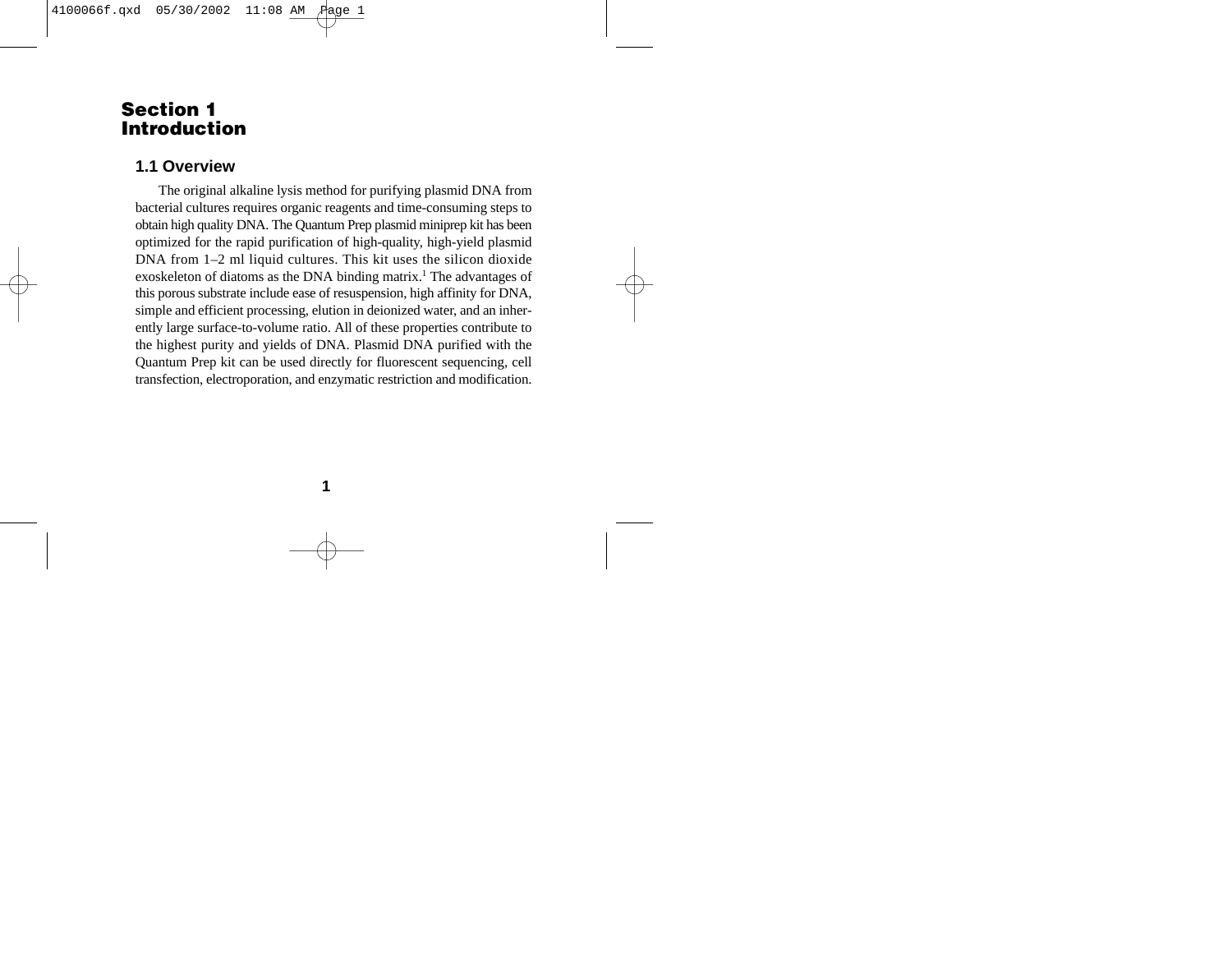Plasmid yield depends on a number of factors, such as the vector copy number, culture volume and aeration, bacterial strain, and growth media. The Quantum Prep kit was optimized using high copy number <sup>p</sup>lasmids grown in rich media, such as Terrific Broth.2 The Quantum Prep kit permits yields as high as 25 µg from a 1.5 ml culture of DH5 <sup>α</sup>F'[pTZ18U] grown in Terrific Broth. Yields as high as 40 µg have been obtained with other plasmids using the Quantum Prep miniprep kit.

#### **1.2 Contents**

The Quantum Prep kit contains reagents sufficient for 100 plasmid minipreps.

| $20 \text{ ml}$ | <b>Cell Resuspension Solution</b> |
|-----------------|-----------------------------------|
| $25 \text{ ml}$ | Cell Lysis Solution               |
| $25 \text{ ml}$ | Neutralization Solution           |
| $20 \text{ ml}$ | Quantum Prep matrix               |
| $63 \text{ ml}$ | Wash Buffer                       |
| 100             | Spin Filters                      |
| 100             | Wash Tubes                        |
| 100             | <b>Collection Tubes</b>           |
|                 |                                   |

### **1.3 Storage and Stability**

All components are guaranteed for 12 months from the date of purchase when stored at room temperature and used as described in this manual.

# **Section 2 Protocol**

### **2.1 Recommendations for Best Results**

- • The lysis and neutralization solutions may exhibit salt precipitation due to cold temperatures from ambient winter shipping conditions or cool lab temperatures. The product will not perform optimally if the salt precipitates out of the solution. If precipitation is observed upon receipt, warm the bottles to 37 °C with occasional mixing until redissolved. Store at room temperature.
- • The 1.5 ml microcentrifuge collection tubes supplied with this kit will accommodate the Spin Filters for elution of purified plasmid. The Spin Filters will also fit in most (but not all) commonly available 1.5 ml microcentrifuge tubes.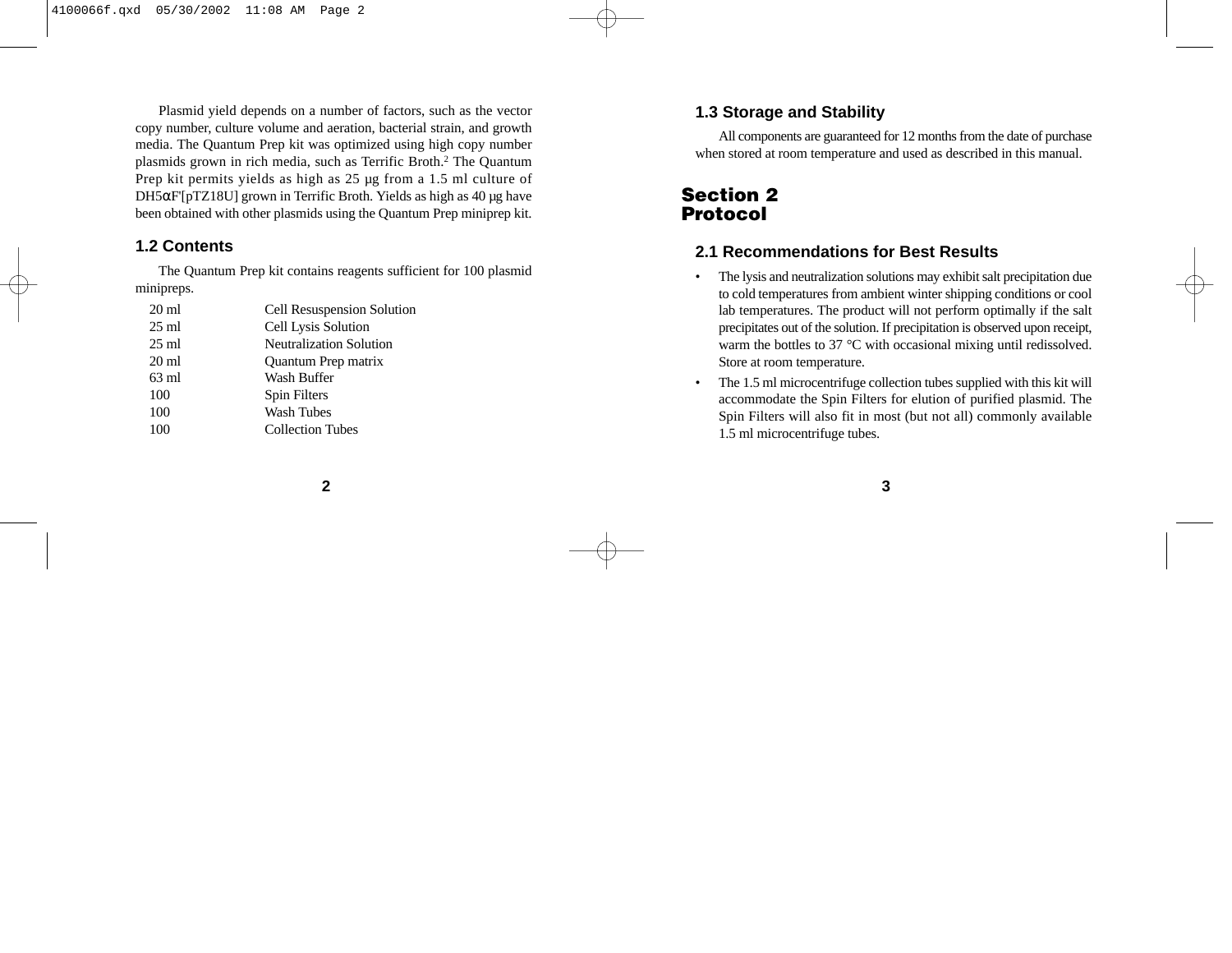- • To improve the total yield of DNA, elute with twice the recommended volume, *i.e.*, 200 ml, of deionized H<sub>2</sub>O or TE (10 mM Tris-HCl,  $0.1 \text{ mM EDTA}, \text{pH } 8.0$ . Eluting with  $H<sub>2</sub>O$  yields more DNA than eluting with TE. Eluting with H<sub>2</sub>O or TE pre-heated to  $70^{\circ}$ C will also improve the yield. These high temperatures may partially denature large plasmids.
- • To increase the concentration of DNA eluted, use one half the recommended volume of H2O or TE, *i.e.*, 50 ml. Alternatively, the purified DNA may be ethanol precipitated and resuspended in 10–20 ml of water or TE to achieve a higher concentration. See Figure 1 for a detailed comparison of DNA yield and concentration versus elution volume.

### **2.2 Protocol**

- All centrifugation steps are performed at maximum speed  $(12-14,000 \text{ x g}).$
- 1. Transfer an overnight culture (1–2 ml) of plasmid-containing cells to a microcentrifuge tube. Pellet the cells by centrifugation for 30 seconds. Remove all of the supernatant by aspirating or pipetting.
- 2. Add 200 µl of the Cell Resuspension Solution and vortex or pipet up and down until the cell pellet is completely resuspended.
- 3. Add 250 µl of the Cell Lysis Solution and mix by gently inverting the capped tube about 10 times (do not vortex). The solution should become viscous and slightly clear if cell lysis has occurred.
- 4. Add 250 µl of the Neutralization Solution and mix by gently inverting the capped tube about 10 times (do not vortex). A visible precipitate should form.
- 5. Pellet the cell debris for 5 minutes in a microcentrifuge. A compact white debris pellet will form along the side or at the bottom of the tube. The supernatant (cleared lysate) at this step contains the plasmid DNA.
- 6. While waiting for the centrifugation step at step 5, insert a Spin Filter into one of the 2 ml wash tubes supplied with the kit. Mix the Quantum Prep matrix by repeated shaking and inversion of the bottle to insure that it is completely suspended. (No tubes are supplied with the sample size kit. However, most 2.0 and 1.5 ml tubes will accommodate the Spin Filters.)
- Transfer the cleared lysate (supernatant) from step 5 to a Spin Filter, add 200 µl of thoroughly suspended matrix, then pipet up and down to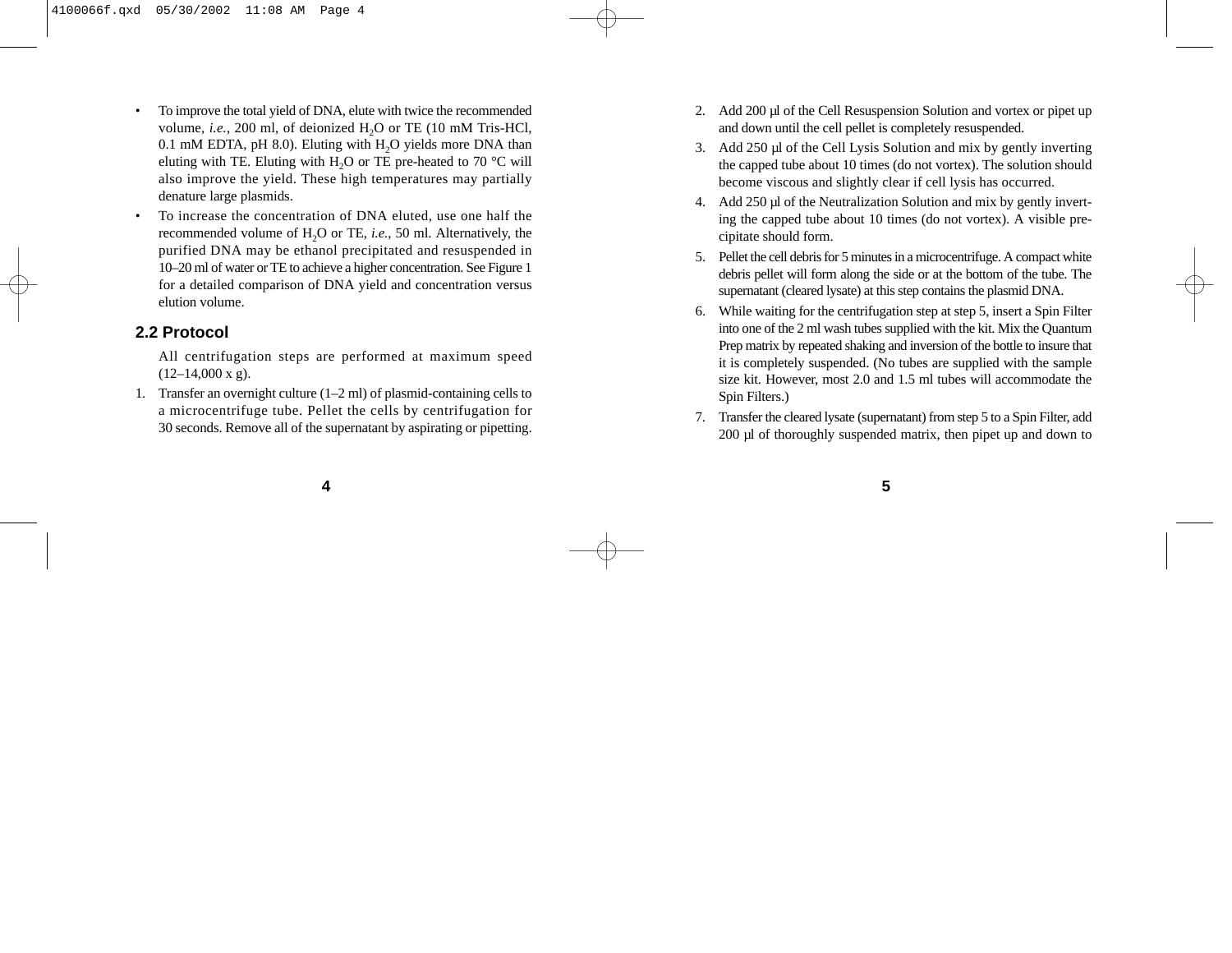mix. If you have multiple samples, transfer the lysates first, then add matrix and mix. When matrix has been added to all samples and mixed, centrifuge for 30 seconds.

**The correct final formulation of the Wash Buffer is 50% ethanol, added by the user. To achieve this formulation , add one volume, 63 ml, of 95% or 100% ethanol to the Wash Buffer before first use of the Quantum Prep kit. (If using a sample size kit, please observe the smaller volumes involved.)**

- 8. Remove the Spin Filter from the 2 ml tube, discard the filtrate at the bottom of the tube, and replace the filter in the same tube. Add 500 µl of Wash Buffer and wash the matrix by centrifugation for 30 seconds.
- 9. Remove the Spin Filter from the 2 ml tube, discard the filtrate at the bottom of the tube and replace the filter in the same tube. Add 500 µl of Wash Buffer and wash the matrix by centrifugation for a full **2 minutes** to remove residual traces of ethanol.
- 10. Remove the Spin Filter and discard the microcentrifuge tube. Place the filter in one of the 1.5 ml collection tubes supplied with the kit or any other standard 1.5 ml microcentrifuge tube which will

accommodate the Spin Filter. Add 100 µl of deionized H<sub>2</sub>O or TE. Elute the DNA by centrifugation for 1 minute at top speed.

11. Discard the Spin Filter and store the eluted DNA at -20 °C.

#### **2.3 Helpful Hints**

- It is recommended that the cells do not let sit longer than 5 minutes at step 3 before proceeding to step 4. Additionally, it is recommended that the cells do not let sit longer than 10 minutes at step 4 before proceeding to step 5.
- 2. Due to the fixed angle for most microcentrifuges, the matrix may pellet against the side of the Spin Filter. For optimal elution of DNA from the matrix in Step 10 of the protocol, the elution liquid (water or TE) should be applied at the highest portion of the matrix, *i.e*, near the side of the Spin Filter.
- 3. The use of strains deficient in the endonuclease I gene product (*end* A1 genotype), such as DH5 <sup>α</sup>F', is recommended for improving the quality of plasmid DNA prepared from minipreps.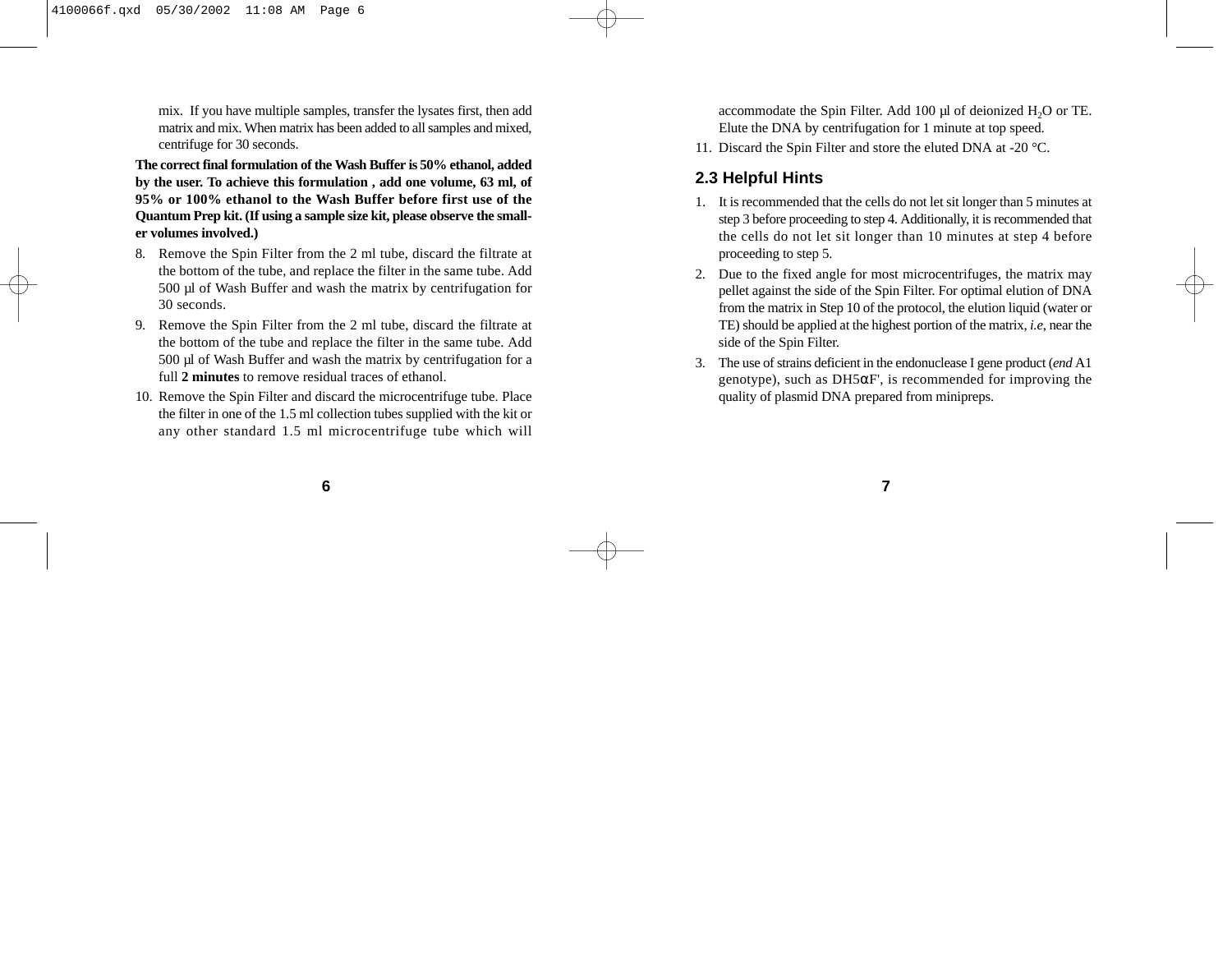

**Fig. 1. Effect of elution volume on DNA concentration and yield from a 1.5 ml culture of DH5**α**F'[pTZ18U] grown in terrific broth and purified using the Quantum Prep plasmid miniprep kit.**

## **Section 3 References**

- 1. U.S. Patent 5,075,430 issued to Bio-Rad Laboratories.
- 2. Ausubel *et al*., Current Protocols in Molecular Biology, Wiley-Interscience, New York (1987).

# **Section 4 Product Information**

# **Catalog**

**Product Description** 

#### **Plasmid Preps**

- 732-6100 **Quantum Prep Plasmid Miniprep Kit**
- 732-6110 **Quantum Prep Matrix,** 20 ml
- 732-6027 **Quantum Prep Mini Spin Filters,** 100
- 732-6115 **Quantum Prep Neutralization Solution,** 25 ml
- 732-6122 **Quantum Prep Neutralization Solution,** 125 ml
- 732-6024 **Quantum Prep Wash Buffer,** 250 ml
- 732-6120 **Quantum Prep Plasmid Midiprep kit,** 20 preps
- 732-6130 **Quantum Prep Plasmid Maxiprep kit,** 10 preps